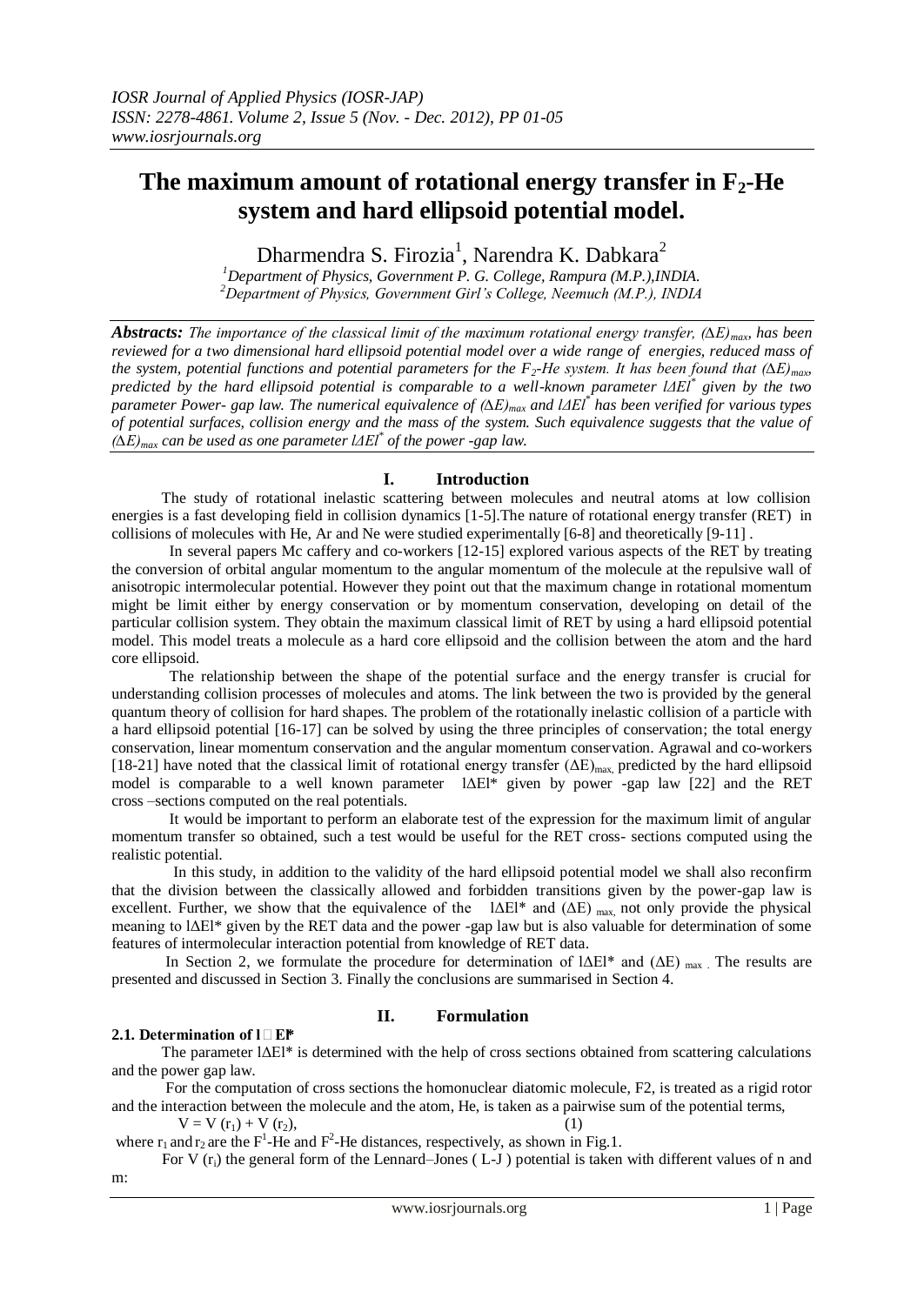V (r<sub>i</sub>) = ε[{m/(n-m)} (r<sub>o</sub>/r<sub>i</sub>)<sup>n</sup> - { n/(n-m)}<sub>,</sub> (r<sub>o</sub>/r<sub>i</sub>)<sup>m</sup>], (i = 1, 2), (2) where  $r_0$  and  $\epsilon$  are taken [23, 24] as 1.4178 Å and 1.8259 meV, respectively.

The variation in the potential function is obtained by putting  $n=9$ , 12 and 18 in Eq. (2), keeping  $m=6$ , giving the potential functions which we shall denote as V  $(9, 6)$ , V  $(12, 6)$  and V  $(18, 6)$ .

 In addition to the above-mentioned potential functions, purely repulsive terms of the potential functions have also been investigated. It is convenient to denote such potentials by the notation  $V_R(n)$ , which has been obtained by deleting the attractive term from the potential  $V$  (n, m). The cross sections have been computed using the modified infinite order sudden approximation method (IOSAM), [25]. The phase shifts have been computed using a 10- point Gauss – Mehler quadrature of the WKB phase shift equation as described by Pack [26].

According to the power gap law [22] the cross sections,  $\sigma(j_i\rightarrow j_f)$  can be expressed as

 $σ(j_i→j_f) = a (2 j_f +1) (T_f/T_i)^{1/2} |\Delta E|^{-\gamma},$  (3)

where j<sub>i</sub> and j<sub>f</sub> are the initial and final rotational quantum numbers, a and  $\gamma$  are the fitting parameters, T<sub>f</sub> and T<sub>i</sub> are the final and initial translational energies and lΔEl is the energy gap between initial and final rotational levels. Eq. (3) gives the following equation which can be used to separate the two regions.

 $Y = - \gamma X + \ln a$ , (4) where  $Y = \ln \left[ \sigma \left( j_i \rightarrow j_f \right) \left( T_i / T_f \right)^{1/2} / (2 j_f + 1) \right],$  (5)  $X = \ln |\Delta E|$ . (6)

 A typical X-Y plot which shows the existence of two straight lines signifying the two regions is given in Fig. (2). The location of the critical point has been marked as  $|\Delta E|^*$  in the figure. For all sets of the computed cross sections, lΔEl\* has been obtained by such plots.

## **2.2. Determination of**  $(\Box \mathbf{E})_{\text{max}}$

and

 For the maximum limit of angular momentum transfer the hard ellipsoid potential model was discussed in detailed by Agrawal and co-workers [18-20]. He found the following relation for the classical limit of the angular momentum transfer

 $(\Delta J)_{\text{max}} = \sqrt{(2\mu)(\sqrt{E} + \sqrt{E'})}$  (A-B), (7) where  $\mu$  is the reduced mass of the colliding system, E and  $E'$  are the initial and final translational energies of the system, respectively and A and B are the lengths of the semi – major and semi-minor axes of ellipsoid, respectively.

 From the above expression the limit of the rotational energy transfer in the molecule can easily be obtained. For simplicity, if the diatomic molecule is considered initially in the ground state, then the expression for the maximum amount of rotational energy transfer would be

 $(\Delta E)_{\text{max}} = [(\Delta J)_{\text{max}}]^2 / 2I$ 

 $(\Delta E)_{\text{max}} = (\mu / I) (\text{A-B})^2 [E+E' + 2\sqrt{EE'}]$  $(8)$ where I is the moment of inertia of the diatomic molecule. Eq. (8) together with the following energy conservation equation

 $E' = E - (\Delta E)_{max}$  (9)  $E' = E - (\Delta E)_{max}$ . can be used to compute  $(\Delta E)_{max}$  from knowledge of E, A, B,  $\mu$  and I.

## **III. Results and discussion**

## **3.1. Effect of mass**

Table 1 gives the results for  $F_2$ -X system having  $r_0$  and  $C$  value of  $F_2$ -He system and the masses of  $X_2$ are 2.0, 4.0, 8.0, 12.0, 16.0, 20.2 and 39.95 amu for the potential  $V(12,6)$  at different collision energies. A very good agreement between the  $(\Delta E)_{\text{max}}$  values given by the hard ellipsoid model and scattering calculations is seen from Table 1. Further a decrease in  $(\Delta E)_{\text{max}}$  values with increase in mass of the atomic molecule, X, is also seen from the table.

 For a system to exhibit angular momentum constraint the final rotational state of the molecule must be energetically accessible to eliminate any energetic restrictions. Thus the  $(\Delta E)_{\text{max}}$  values must be smaller than the available translational energy E. This gives  $(\Delta E)_{\text{max}}$  /  $E < 1$ ,

or

 $(\mu/I)$   $(A-B)^2 < 1$ ,  $[$  using Eq.  $(8)$ ]

or

$$
(\mu/\mu_{m})[(A-B)/R_{e}]^{2} < 1, \qquad (10)
$$

where  $\mu_m$  and  $R_e$  are the reduced mass and bond length of the molecules. Thus the ratio  $\mu/\mu_m$  is an important factor in determining whether a collision system is momentum or energy constrained. In  $F_2$ -He system the order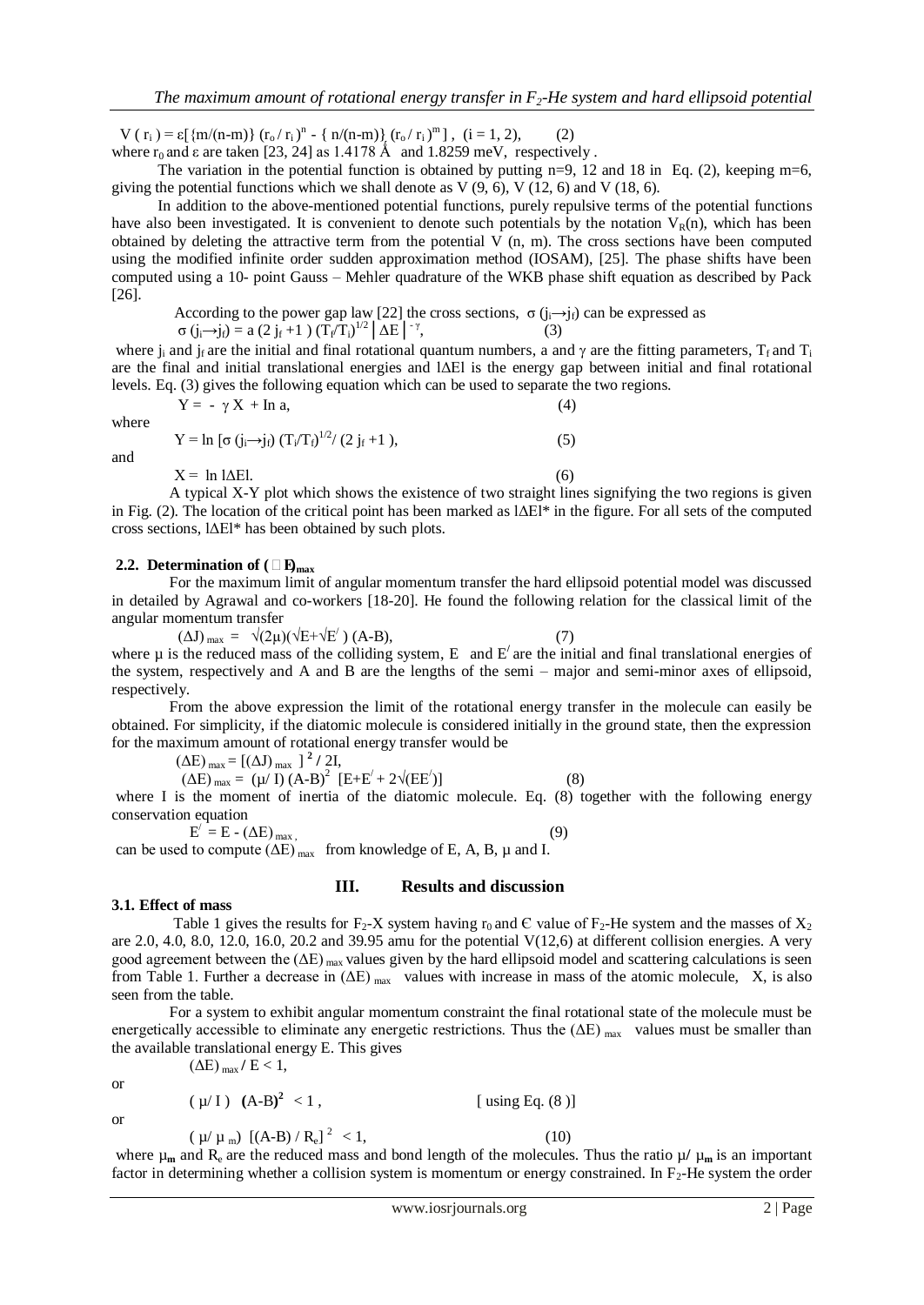of (A-B) is 0.65 and the bond length of  $F_2$  is  $R_e = 1.4178$  Å. Hence  $[(A-B)/R_e]^2$  is  $\approx 0.2$ . Therefore the ratio  $\mu$ /  $\mu_m$  should be smaller than 5 for the inequality in Eq. (10) to hold. In other cases all the transitions permitted by the energy conservation constraint would be possible.

## **3.2. Effect of energy**

Table 2 list  $\gamma_{\text{low}}$ ,  $\gamma_{\text{high}}$  and l $\Delta$ El<sup>\*</sup> given by the scattering calculations for the potential V (12, 6) and V<sub>R</sub> (12) as a function of the initial translational energy for F<sub>2</sub>- He system. For comparison the value of ( $\Delta E$ ) <sub>max</sub> given by Eq. (8) are also shown in the Table 1. A comparison of the values of  $(ΔE)$  max given by the hard ellipsoid model and lΔEl\* given by the scattering method shows that they are in very good agreement. This excellent agreement shows that  $|\Delta E|^{*}$  can be considered as  $(\Delta E)$  max.

The data reported in Table 2 also shows that  $(\Delta E)_{max}$  is approximately proportional to E :  $(\Delta E)_{max}$  / E varies from 0.28 to 0.265 as E increases from 0.1 to 0.4 eV. The variation of  $(\Delta E)_{max}$  / E with E can be 0.4 eV. The variation of  $(\Delta E)$  <sub>max</sub>  $\prime$  E with E can be analyzed by the two factors  $(A-B)^2$  and  $[E+E' + 2\sqrt{[E]E']}/E$ , occurring in Eq. (8). The factor  $(A-B)^2$ decreases from 0.7082 to 0.5015 and letter factor increases from 2.309 to 2.445 as E increases from 0.1 to 0.4 eV. For a perfectly hard ellipsoid potential,  $(A-B)^2$  would not depend on E and as such the variation in  $(\Delta E)_{\text{max}}/$ E would be given by the later factor only. Another important parameter is,  $\gamma$ . For a given potential we see that  $\gamma_{\text{low}}$  is insensitive to the change in the collision energy. The values of  $\gamma_{\text{high}}$ , however, shows a different trend. The energy dependence of these parameters is a matter of further studies.

## **3.3. Effect of potential parameters**  $\mathbf{r}_0$  **and**  $\Box$

The parameters A and B do not appreciably change with energy E. For example, for  $V_R(12)$  potential, A decreases from 3.6592 to 3.3370 and (A-B) increases from 0.6172 to 0.6458, as E increases from 0.1 to 0.4 eV, respectively.

Therefore, to study the dependence of  $(\Delta E)$  max on  $(A, -B)$  as given by Eq. (8) we have varied the potential parameter  $\mathbf{r}_0$  from 1.0  $\mathbf{R}_0$  to 2.5  $\mathbf{R}_0$ , where  $\mathbf{R}_0 = 1.4178$  Å. The so obtained results for  $\mathbf{F}_2$ -He system at E = 0.1 eV for V<sub>R</sub>(12) potential are given in Table 3. With such a change in the range parameter now A varies from 3.6592 to 4.4256 and (A -B) ranges from 0.6172 to 2.2436 as  $r_0$  varies from 1.0 R<sub>0</sub> to 2.5 R<sub>0</sub>, (A –B) ranges from 0.6172 to 2.2436 as  $r_0$  varies from 1.0  $R_0$  to 2.5  $R_0$ , respectively, for  $V_R(12)$  potential. Thus the data presented in Table 3 exclusively demonstrate the effect of variation of  $(A - B)$  on  $(\Delta E)$  max. . Here again we see that a very good agreement between the scattering results and those given by Eq. (8) for  $(\Delta E)_{\text{max}}$ .

Unlike the effect of  $r_0$  the parameter  $\varepsilon$  has small effect on  $(A - B)$ . Such an effect of varying  $\varepsilon$  from 0.5  $\varepsilon_0$  to 4.5  $\varepsilon_0$  where  $\varepsilon_0 = 1.8259$  meV, is shown in Table 4 at E=0.1 eV. Here (A –B) decreases by about 7 % as C increases from 0.5  $\varepsilon_0$  to 4.5  $\varepsilon_0$  for  $V_R(12)$  potential. The data presented in Table 4 also show a very good agreement between the scattering results and those given by the hard ellipsoid potential model.

## **IV. Conclusions**

The maximum amount of rotational energy transfer in collisions of  $F_2$  with He has been investigated over a wide range of energies, reduced mass of the system, potential functions and potential parameters. Further, the classical limit of maximum rotational energy transfer has been reviewed for a hard ellipsoid potential model.

The l $\Delta E1^*$  values obtained by scattering results are compared with those given by  $(\Delta E)$  <sub>max.</sub> values predicted by the hard ellipsoid potential model. The good agreement between  $1\Delta E1^*$  and  $(\Delta E)_{max}$  values over the wide range of energies and different potential functions suggest that the parameter lΔEl, given by power-gap law has a physical significance, lΔEl<sup>\*</sup>is nothing but the classical limit of the rotational energy transfer. Further, the equivalence of  $IAEI^*$  and  $(AE)$  max also suggest that the classical limit of angular momentum transfer given by the hard ellipsoid potential model is meaningful even for the cross sections computed on the real potentials provided the classical turning point surface of the soft potential is assumed as the hard potential surface.

Such a study also leads the systematic decrease in  $(\Delta E)$  max with the increase in the reduced mass of the system has been verified for  $X_2$ -He system, where the diatom  $X_2$  has all properties of  $F_2$  except the mass, which is taken as  $24.0, 28.0, 32.0$  and \* values given by the scattering results are also found to be in good agreement with the  $(\Delta E)$  max values obtained by using the hard ellipsoid model.

Similarly, the dependence of  $(\Delta E)_{max}$  for F<sub>2</sub>-He system has been investigated for different types of potential surfaces over a wide range of initial collision energy and potential parameters. In all cases it is found that the agreement between  $(\Delta E)$  max and  $1\Delta E1^*$  is good to excellent. The agreement, however, is not so good for the potentials having large well depth.

#### **Acknowledgements**

The support of the university grant commission, central regional office, Bhopal under grant No. MS/439/107028/08-09/CRO is gratefully acknowledged. NKD wishes to thank Mr. Ansh Dabkara for inspiration during the course of this work.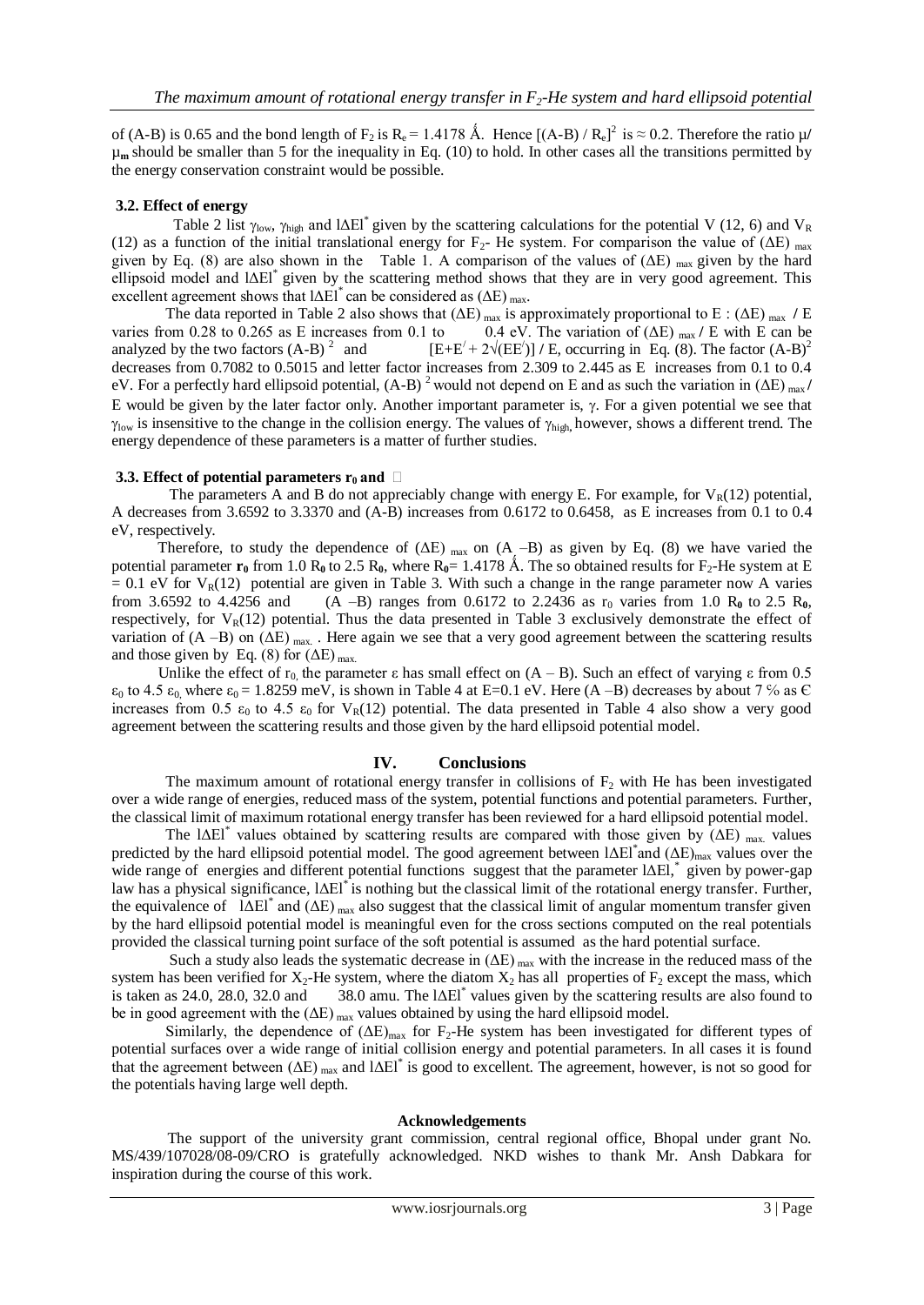#### **References**

- [1] M. T. Bell and T. P. Sotley, Molecular Physics **107,** (2009) 99.
- [2] W. M. Smith, Angew. Chem. Int. Ed. **45,** (2006) 2842.
- Smith, ed., Low Temperatures and Cold Molecules (Imperial college press, 2008).
- [4] R. Krems, W. Stwalley and B. Friedricheds. ,Cold molecules, Theory, Experiment Applications (Taylor and Francis,2009).
- [5] M. Kriste, L. Scharfenberg, J. Klos, F. lique, M. H. Alexander, G. Maijer, and S. Y. T. Vande Meerakker, phy. Rev. **A 82,** (2010) 42717.
- [6] P. J. Dagdigan, Annu. Rev. Phys. Chem. **48,** (1997) 95.
- [7] M. T. Sun, J. Liu, W. Z. Sun, X. L. Chen, B. Jiang, G. H. Sha, Chem. Phys. Lett. **365,** (2002) 244.
- [8] P. A. Barrass, P. Sharkey, I. W. M. Smith, Phys. Chem. Phys. **5,** (2003) 1400.
- [9] J. Mc Caffery, M. J. Whitaker, Annu. Rev. Phys. Chem. **37,** (1986) 223.
- [10] Schiffman, D. W. Cchandler, Int. Rev. in Phys. Chem. **14,** (1995) 371.
- [11] M. T. Sun, Y. Q. Lee, F. C. Ma, G. H. Sha, Chem. Phys. Lett. **371,** (2003) 342.
- [12] J. Mc Caffery, Z. T. Alwahabi, M. A. Osborne, C. J. Williams, J. Chem. Phys. **98,** (1993) 4586.
- [13] M. A. Osborne, A. J. Mc Caffery, J. Chem. Phys. **101,** (1994) 5604.
- [14] M. A. Osborne, A. J. Mc Caffery, J. Chem. Phys.**100** ,(1996) 13346.
- [15] S. Clare, A. J. Marks, A. J. Mc Caffery J. Phys. Chem. **104,** (2000) 7181.
- [16] J. A. Serri, R. M. Bilotta, D. E. Pritchard, J. Chem. Phys. **77,** (1982) 2940.
- [17] S. D. Bosanac, N. Petrovic, Phys. Rev. **A 41,** (1990) 5909.
- [18] P. M. Agrawal, S. Tilwanker, N. K. Dabkara, J. Chem. Phys. **108**, (1998) 4854.
- [19] P. M. Agrawal, S. Tilwanker, Acta Phys. Pol. **A 93,** (1998) 451.
- [20] N. K. Dabkara, P. M. Agrawal, Chem. Phys. Lett. **299,** (1999) 125.
- [21] N. K. Dabkara, Acta Phys. Pol. **A 100,** (2001) 41.
- [22] J. M. Huston, Annu. Rev. Phys. Chem. **41,** (1990) 123.
- [23] D. E. Gray (Ed.), American Institute of Physics Handbook, Mc Graw Hill, New York, **1957**, P.4.129.
- [24] R. A. Svehla, NASA Tech. Rep. **TR R-132**, 1962.
- [25] P. M. Agrawal, L. M. Raff, J. Chem. Phys. **74,** (1981) 3292.
- [26] R. T. Pack, J. Chem. Phys. **60,** (1974) 633.

#### **Table 1**

Comparison of maximum amount of rotational energy transfer  $(\Delta E)_{\text{max}}$  values given by the hard ellipsoid potential model and those obtained by using the scattering result for the  $F_2$ -X system, as a function of mass of the atom at different collision energies. Potential parameters of X are taken as of He Potential  $V(12,6)$ is used.

| <b>Mass</b> |       |                       |                         |            | $(\Delta E)_{max}$<br>(eV) |                   |  |
|-------------|-------|-----------------------|-------------------------|------------|----------------------------|-------------------|--|
| of          | μ     | $\mu$ / $\mu_{\rm m}$ | a<br>$\gamma_{\rm low}$ | a<br>Yhigh | <b>Ellipsoid</b>           | <b>Scattering</b> |  |
| $X$ (amu)   |       |                       |                         |            | <b>Model</b>               |                   |  |
| 2.0         | 1.9   | 0.21                  | 0.860                   | 9.25       | 0.018                      | 0.019             |  |
| 4.0         | 3.6   | 0.40                  | 0.800                   | 8.99       | 0.027                      | 0.028             |  |
| 8.0         | 6.6   | 0.73                  | 0.761                   | 7.34       | 0.049                      | 0.044             |  |
| 12.0        | 9.1   | 1.01                  | 0.752                   | 6.22       | 0.060                      | 0.059             |  |
| 16.0        | 11.3  | 1.26                  | 0.746                   | 3.75       | 0.068                      | 0.064             |  |
| 20.2        | 13.2  | 1.47                  | 0.749                   | 2.66       | 0.074                      | 0.072             |  |
| 39.95       | 19.95 | 2.17                  | 0.738                   | 1.06       | 0.086                      | 0.067             |  |

#### **Table 2**

Comparison of maximum amount of rotational energy transfer  $(\Delta E)_{max}$  values by the hard ellipsoid potential model and those obtained by using the scattering cross sections and the power- gap law for the F2-He system.

| <b>Potential</b> | <b>Energy</b> | $\gamma_{\rm low}{}^{(\rm a)}$ | $\gamma_{high}{}^{(a)}$ | $(\Box E)_{\text{max}}$ eV. |                   |
|------------------|---------------|--------------------------------|-------------------------|-----------------------------|-------------------|
|                  | (eV)          |                                |                         | <b>Ellipsoid</b>            | <b>Scattering</b> |
|                  |               |                                |                         | <b>Model</b>                |                   |
|                  | 0.10          | 0.80                           | 8.99                    | 0.027                       | 0.028             |
|                  | 0.15          | 0.83                           | 8.50                    | 0.041                       | 0.039             |
|                  | 0.20          | 0.79                           | 8.61                    | 0.055                       | 0.050             |
| V(12,6)          | 0.25          | 0.84                           | 10.04                   | 0.069                       | 0.068             |
|                  | 0.30          | 0.82                           | 10.86                   | 0.084                       | 0.082             |
|                  | 0.35          | 0.82                           | 10.84                   | 0.098                       | 0.095             |
|                  | 0.40          | 0.82                           | 10.19                   | 0.127                       | 0.106             |
|                  | 0.10          | 0.96                           | 8.88                    | 0.025                       | 0.025             |
|                  | 0.15          | 0.81                           | 7.60                    | 0.039                       | 0.030             |
| $V_R(12)$        | 0.20          | 0.83                           | 7.99                    | 0.052                       | 0.043             |